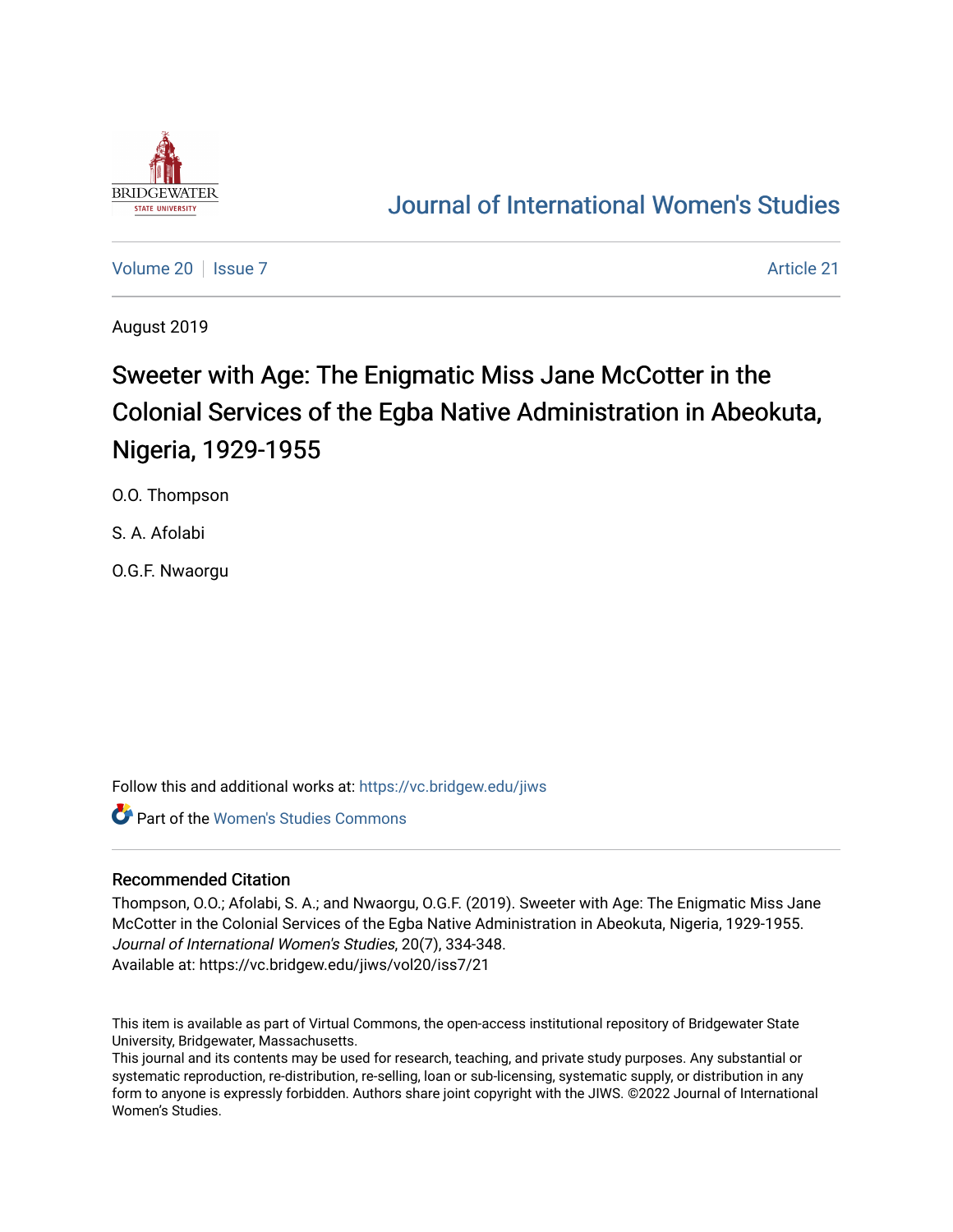Thompson et al.: The Enigmatic Miss Jane McCotter in Abeokuta, Nigeria, 1929-1955

This journal and its contents may be used for research, teaching and private study purposes. Any substantial or systematic reproduction, re-distribution, re-selling, loan or sub-licensing, systematic supply or distribution in any form to anyone is expressly forbidden. ©2019 Journal of International Women's Studies.

# **Sweeter with Age: The Enigmatic Miss Jane McCotter in the Colonial Services of the Egba Native Administration in Abeokuta, Nigeria, 1929-1955**

By Thompson, O.O<sup>1</sup>., Afolabi<sup>2</sup>, S. A. and Nwaorgu, O.G.F.<sup>3</sup>

### **Abstract**

In spite of the significant roles European women played in the administration of colonial Nigeria, only a handful of them have been given adequate attention. Against this backdrop, the contributions of Miss Jane McCotter to the development of the Egba Healthcare delivery system, were examined. Relying and critically evaluating extant literature, newspapers, interviews and archival records, the authors demonstrate that she made her marks, not only on the quality work she put into the field of nursing and midwifery, but also, on how she commanded attention as the proprietress of a midwifery school and a proficient Structural Engineer, who supervised the construction of public and maternal health buildings in the colonial Egba Division. Furthermore, the study has established that despite her advanced age, she put her all to the services of the Egba people, education of the girl child, women's welfare, as well as the general development of Egba land in particular, and Nigeria, as a whole. This study, therefore, fulfills knowledge production in biographical studies, gender, colonial empires, and also, demonstrates the resilience, perseverance and dedication of this human enigma, despite the challenges she faced.

*Keywords*: Infant welfare, Colonial Nigeria, Health-care services, maternal healthcare, Medicine, Women

#### **Introduction**

 $\overline{\phantom{a}}$ 

In pre-colonial Africa and other ancient societies, the development, resistance, liberation and social cohesion of such societies were premised on the joint efforts of both sexes; male and female. However, the roles of women have been conspicuously downplayed in history books (UNESCO, 2015:10). Perhaps, empires were traditionally viewed as a masculine endeavor (Adamo 2015: iii). Notably, while men were much more visible in the political, social, and economic aspects, women played significant historical roles. Little wonder, Mire (2001), opined that, while women's participation in African political emancipation existed and is acknowledged, such as in South Africa and Algeria, for instance, their inclusion has been conditional and blurred in the public sphere. Indeed, women played notable roles in governance, economy, military and socio-cultural spheres during the colonial period, and that explains why, Awe (1992:2-11), noted and promoted the idea that some of the women were saviours of their societies.

Mazrui also did not mince words, when he described women as proponents of a triple role; roles as custodians of fire, water and earth. By custodians of fire, he meant that sub-Saharan

<sup>1</sup> History and International Studies Unit, Department of Communication and General Studies, Federal University of Agriculture Abeokuta, Abeokuta, Ogun State.

<sup>2</sup> Department of History and International Studies/ Unilorin Archives and Documentation Centre (UADC),

University of Ilorin, Kwara State.

<sup>3</sup> Philosophy Unit, Department of History and International Studies/ Unilorin Archives and Documentation Centre (UADC), University of Ilorin, Kwara State.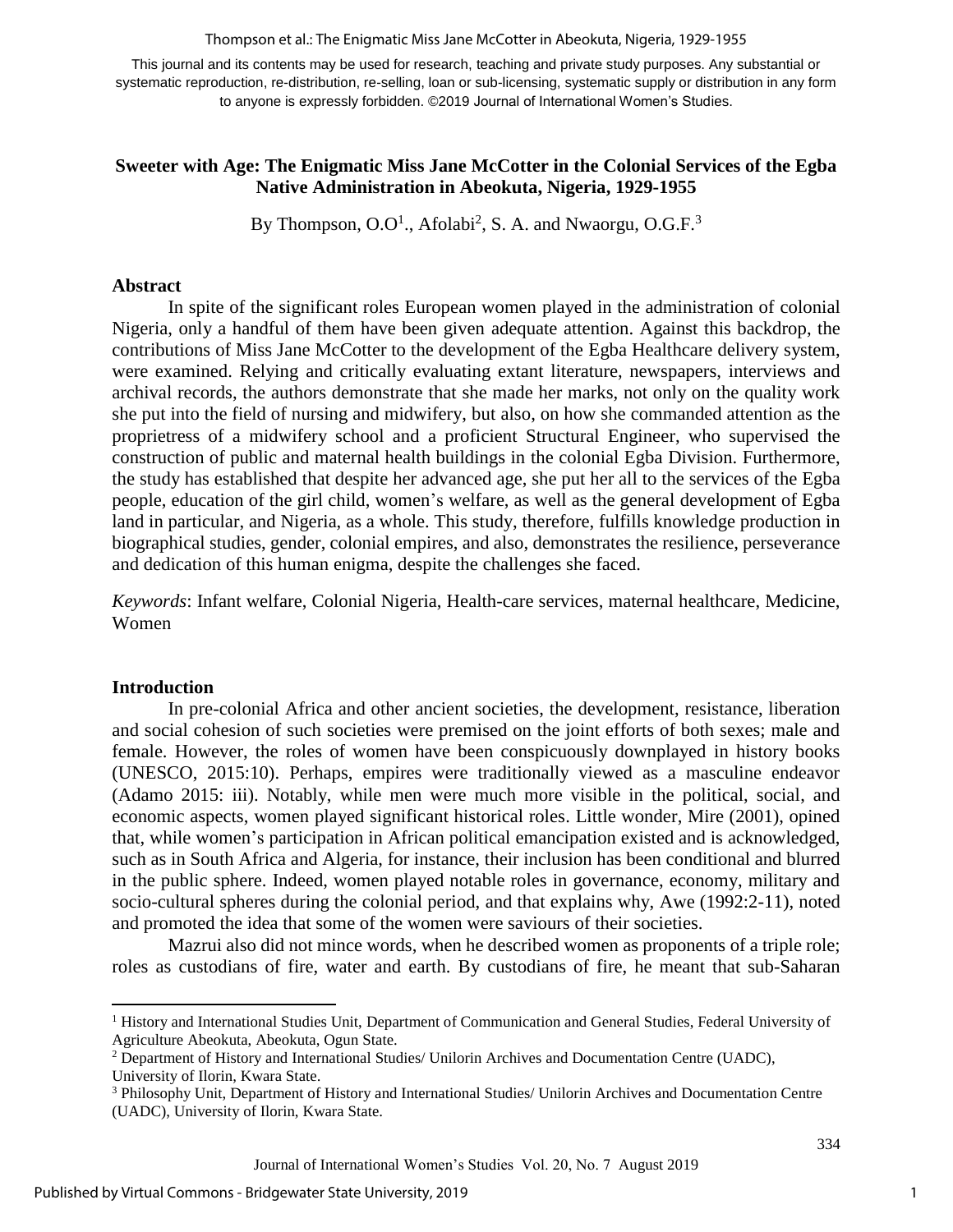African women found themselves in charge of rural Africa's most important source of domestic energy, firewood, as they trekked long distances to fetch it. As Custodian of water, African women ensured a water-supply for her home and for the extended family. Again, women often walked a mile or two to lakes or rivers in order to ensure its provision. As Custodians of the earth, she was the fertility of the womb (woman as mother) and the fertility of the soil (woman as cultivator) (Mazrui, 2000:1-6). These further shows how important women were in reproduction and food security.

It is important to note that the first set of European adventurers into the interior of what later became Nigeria were the so-called explorers, whose motives and the results of whose activities certainly went beyond mere exploration. They were not only potential imperialists; they also held moral, religious and political ideas, the partial application of which in the future was to undermine the indigenous milieu they were constrained to respect during the early period of intrusion (Ayandele, 1980:367-379; Rotenberg, 1970:368-369). Ideologically, they were the avant-garde of the missionary, the trader and the soldier.<sup>4</sup>

Significantly, the Church Work Magazine of 1868 stated that, by the time traders and the missionaries began to enter the continent with their messages, women were directly involved as missionaries or missioners' wives, who gave detailed accounts of themselves across Africa (Church Work,  $1868:49$ ).<sup>5</sup> In fact, the earliest volunteers of the Kiosk, a group saddled with production and distribution of Christian tracts for evangelism, consisted of six Christian men and six ladies of various nations, viz- one Arab, two Swiss, four English and five French (1868, p.49).

During their colonial "adventures" in Africa, both males and females played several roles. These roles, whether in administration, domestic affairs, military, medicine, trade or even social services were impactful in their respective colonies. For example, Tripp (2004) describes how some European women came as teachers, girls' instructors, and fought for women's rights, girls' education, among other roles, which stood them out. In fact, an Egba Intelligence Report, stated how madam Efunroye Tinubu not only aided the Egba army with weaponry to fight against the Dahomey Army, but also, how she was instrumental in making Alake Oyekan mount the Egba throne, through her financial wealth (Blair, 1938).

Despite the contributions of both genders, the activities of men have enjoyed better rapportage. Contrarily for the women, regardless of their huge contributions to the development and growth of their various societies, only a few of them have been investigated as historiographic studies remain alarmingly minimal on them (Allman, Geiger & Musisi, 2002:3-4). Although, there are some studies on roles of indigenous and British women to the socio-political and economic development of the continent (Mba 1978; Johnson 1982; Callaway 1987; Allman 2009), very few studies have examined the roles of Irish women. Such was the case of Miss Jane McCotter, Senior Nursing Sister, who worked meritoriously in Southern Nigeria during British colonial administration.

Against this backdrop, this study explores the life and times of Miss Jane McCotter. The study is divided into four parts. The first part examines McCotter's arrival in Africa. The second part describes her migration from Lagos Colony to Abeokuta. The third part is a critical exposition of her contributions, which continued after the Second World War in Egba land. Finally, the concluding part highlights the importance of her life, and times, and their significance in contemporary studies.

 $\overline{\phantom{a}}$ 

<sup>4</sup> These were the three other precursors, apart from explorers, of British imperialism in Nigeria.

<sup>5</sup> Such women as Mary Slessor, Sarah Tuker, Mrs. Crowther, Mrs. Freeman, and Mrs. Townsend among others contributed to missionary work.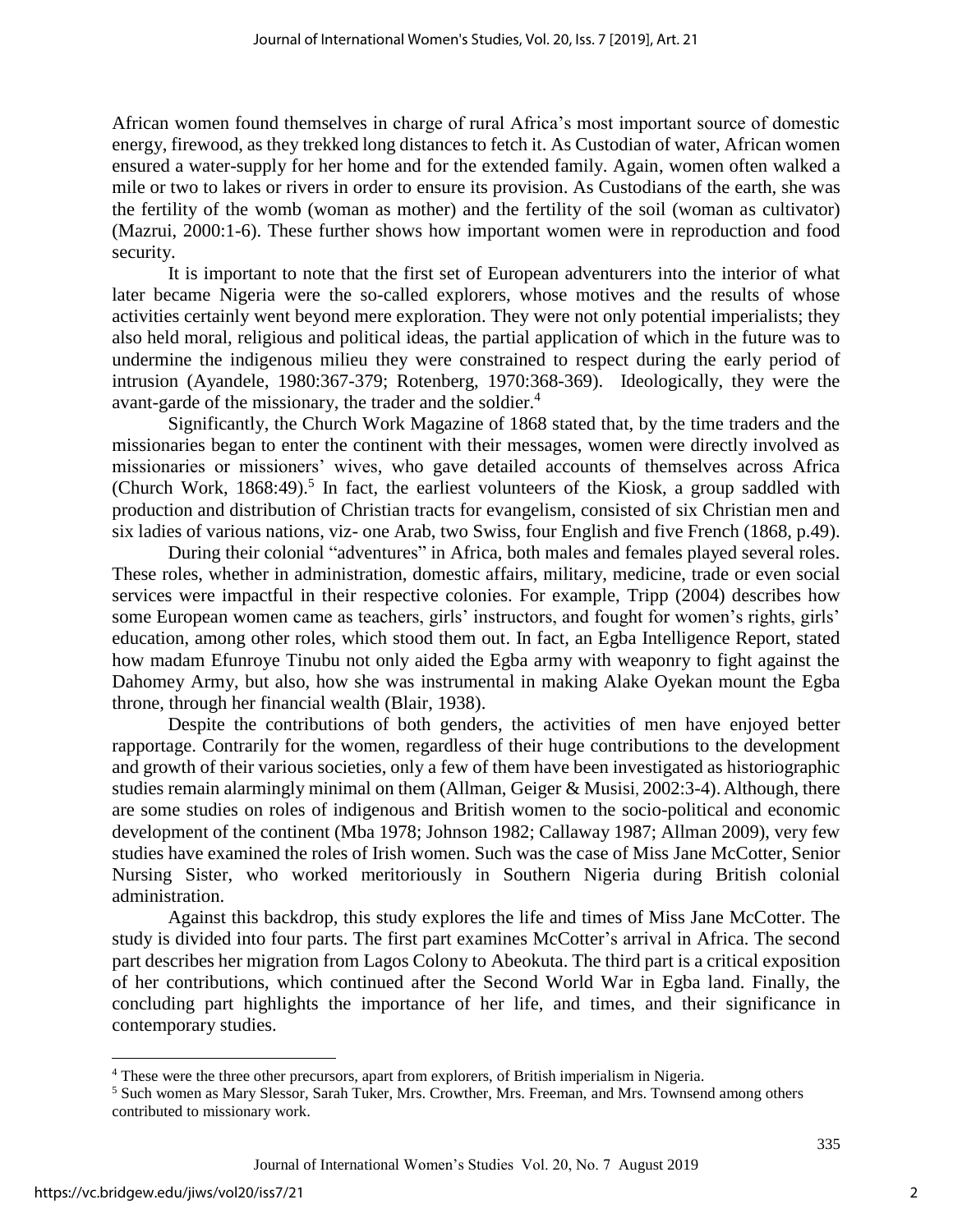#### **From Europe to Africa**

We do not have much information about Miss Jane McCotter's parental background, but available records show that she was of Irish descent and was born around 1870 in Ireland. This was the period when small dispensaries and make-shift healthcare services were springing up to cater to missionaries, naval officers, and European officials in the British colonies, especially, the Niger Area of Africa. Though, it was generally regarded as the 'white man's grave,' Tiryakian (1993), opined that women's involvement could also necessitate it as the 'white woman's grave'. Notably, between 1884 and 1914, approximately 20,000 women emigrated under the auspices of the female emigration societies, with majority headed for Canada and South Africa (Bush 1994: 387). Also, some of them who were nurses formed what later became the Colonial Nursing Association in mid 1890s (Callaway 1987). On getting to colonial Nigeria, some worked in the colony of Lagos, while others worked in Old Calabar.

Old Calabar was a vibrant town, full of activities until there was a disease outbreak in 1890, which led to the death of both Europeans and the indigenes alike (Mildred 2006:114-136). This sad episode clearly manifested the need to plan for the building of a modern hospital that would care for such avarices in the future. As soon as the idea of building a hospital was conceived, the services of nurses were required, and some nurses who arrived from Scotland in 1895, were soon employed to assist the missionaries in hospitals (Hogan  $2012$ ).<sup>6</sup> Their services were also needed in the government hospital that was to be established in Calabar (Mildred 2006:114-136).

By 1898 when the first Government Hospital was built in Calabar (Schram, 1971: xvii), Margaret Graham was the only one available to cater for the sick. McCotter, was inducted as a member of the prestigious Queens nurses in 1896 in Britain (Liverpool Mercury 1896)<sup>7</sup>, was among the Army Nursing Sisters, who helped the British Forces, during the Second Boer War, 1899-1902 (Adeola 1980), and their services were needed in West Africa. Graham, however, was later joined by Miss Jane McCotter, Miss Scott and Miller (Mildred 2006: 119-136). These nurses blazed the trail in nursing. They were primarily recruited to cater for the health of the colonial officials at the dispensaries and hospitals in the early days of British colonial enterprise. However, by 1911, she was also serving in Warri Province, during the Yellow Fever outbreak (Adeola, 1980: 14). However, government retirement policy was either at the age of 50 years or completing 18 years'of service in West Africa.<sup>8</sup>

Available records of the nursing staff readily show that there were not many nurses in the British colonial service in the early days of British rule in Nigeria. Indeed, the 1919 handbook clearly show that the bulk of nursing staff for the Southern Province were made up of Miss Jane McCotter, Miss M.M Graham, E.K Neville R.R.C., L.M Single, J.Y Mathew and E.M Philips while the Northern Province had Miss E. F Dunne and G. Coupe (Burns 1919: xx). It is significant to note that by 1922, Miss Jane McCotter had contemporaries such as Messrs. L.M Single, J.Y Mathews, Miss E.F Dunne and E. O'Hara while Dunne, G. Coupe, F. A King were now in the services of Northern Nigeria. These young professionals were placed on a meager £40 duty pay per annum (Burns 1922: 278).

 $\overline{\phantom{a}}$ 

<sup>6</sup> This was the same period when the Sacred Heart Hospital was built.

<sup>&</sup>lt;sup>7</sup> When inducted, they chose wherever they wanted to serve. It must have been during this period that she left for Calabar.

<sup>8</sup> A. Bonar Law to Governor General, Nigeria, 1 Oct. 1916, 3, par 6. File No., CSO, N1709/1916, National Archives Ibadan, [NAI hereafter].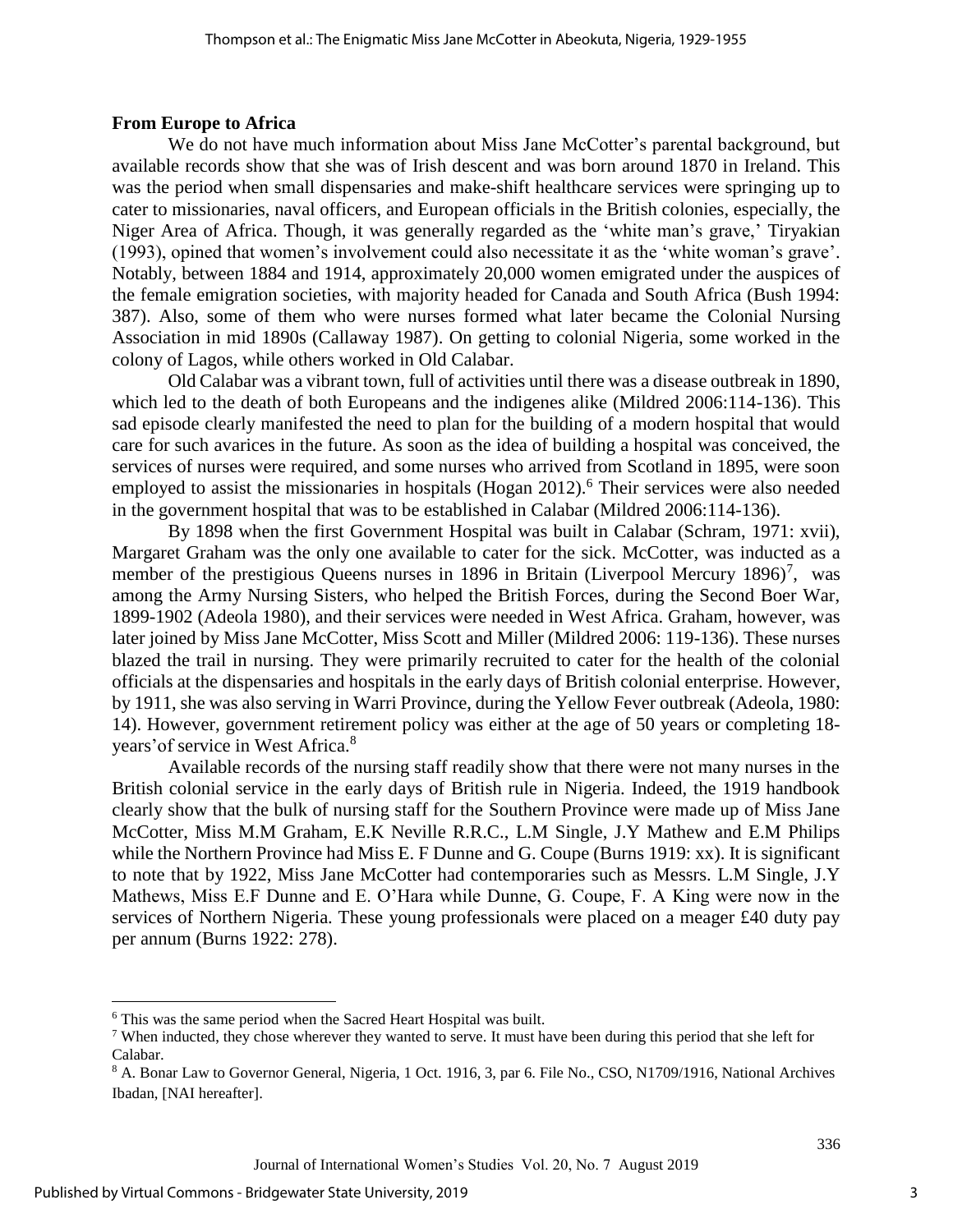However, for McCotter, it became the starting point of career activities which turned out to be an eloquent testimony of tireless efforts and the brilliance she brought into the services of the British colonial government. In appreciation of her services to the nursing profession and humanity, she was conferred the honour of Member of the British Empire (MBE) by King George V in 1926 (London Gazette Supplement, 1926: 4416). However, due to ideological conflict with higher authorities who were against 'home' births which Jane envisaged were inevitable due to inadequate modern health facilities and indigenous beliefs, she left the Lagos Colonial Service.

## **From the Services of the Lagos Colony to Abeokuta: The Sunrise Country**

The Sacred Heart Hospital had just established ante-natal and post-natal clinical services to cater to maternal and infant welfare in 1926, with Father Coquard as the consultant (Van Tol 2007:110-131). It was during this period that Father Jean-MarieCoquard began to have issues with the leaders of the Catholic Church over his task of undertaking surgeries on women, which flouted the ecumenical and celibacy oath (Hogan 2012: 267-272). Hence, there was a need to employ the services of a woman who could cater for the women. Also, Coquard while not a qualified medical practitioner was able to perform these services. However, since the issue of quack practitioners in dispensary and medicine had reached Lagos colony, the Poisons and Pharmacy Ordinance of 1927 was enacted to checkmate such menace.<sup>9</sup>

According to Section 18, Regulation 47 under the Poisons and Pharmacy Ordinance, any person who wanted to dispense must be certified. Subsequently, Father Coquard obtained the service of a Lady Medical Officer, Dr. Gallagher and a highly qualified nursing sister, Miss McCotter,<sup>10</sup> who was formerly in the services of the Lagos Colonial Administration as a Senior Nursing Sister was then, engaged at the Sacred Heart Hospital, Abeokuta. A town that had been earlier described as not just the gateway through which Christianity came into Yorubaland, but also as a Sunrise in the tropics (Tuker 1855). Although McCotter, was qualified for a Missionary License as a dispenser under the Society of Apothe-caries in England,  $11$  and the multifaceted task ahead, she had to apply for a Missionary License so as to be able to also dispense drugs. This she did on behalf of the Sacred Heart Hospital where she was granted permission to dispense drugs  $etc.<sup>12</sup>$ 

By 1928, there were questions about the financial status of Egba Native Administration, especially, with the emerging world economic depression. At that time, the severity of the strain was particularly intense in Nigeria where the newly established administration was still struggling to find its bearing (Osuntokun 1979:1). This was also manifested in the healthcare conditions of the people. To be sure, a report affirmed the state of the deplorable state of medical and health works, thus:

 $\overline{a}$ 

<sup>&</sup>lt;sup>9</sup> The Poisons and Pharmacy Ordinance, 1927.

<sup>&</sup>lt;sup>10</sup> Annual report, Abeokuta Province, 1928, par 52. File 11875/ Vol. vi. NAI.

 $11$  Director of Medical and Sanitary Service Lagos to the Resident, Abeokuta. 5 Dec 1928. NAI File ABP 85

<sup>&</sup>lt;sup>12</sup> Resident Abeokuta to Director of Medical and Sanitary Service Lagos, 7 December 1928. ABP 85. NAI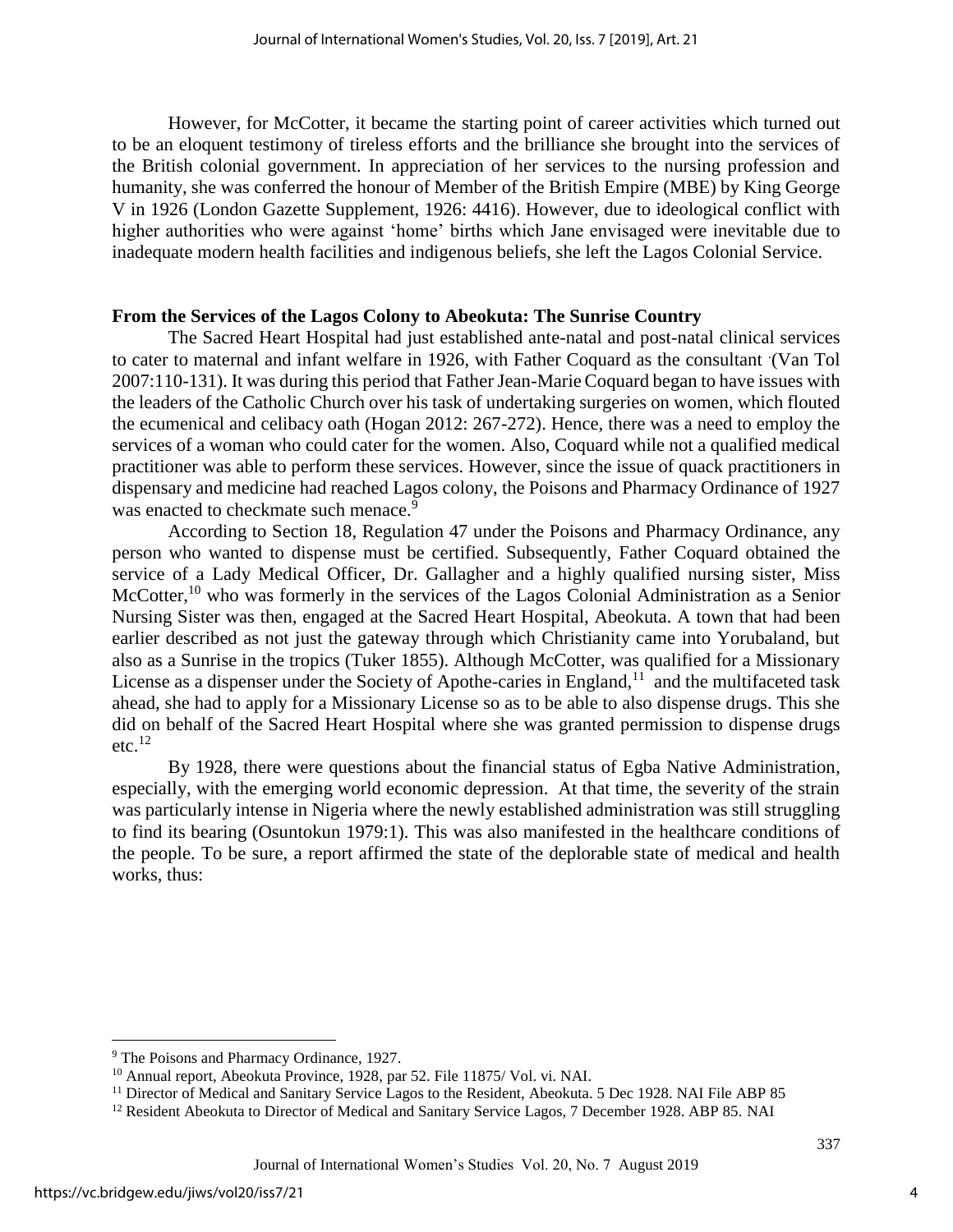With the cry for medical assistance all over the country, it is clearly unreasonable for two Lady Doctors and two qualified nurses to be engaged in this one small institution. The position is undoubtedly difficult and uncertain, also pathetic and ridiculous at times as anyone acquainted with all the individuals concerned would soon recognise.<sup>13</sup>

At this juncture, the Egba Native Administration also contemplated owning a modern infant and maternal healthcare centre. The administration, however, was also cash-strapped so that it only had in its coffers, the sum of £20,198 in cash, fifteen thousand of which was invested while the rest was kept in a current account at the bank. However, the revenue for that financial year was far below the amount estimated, mainly owing to the small sales from the workshops. This was because the workshops were no longer attracting contracts.<sup>14</sup> This situation was, however, not peculiar to Abeokuta, the western part of the country alone. Evidently, this state of economy was one of the factors that provoked some women, when they heard the rumor that they would be taxed, in the eastern part of Nigeria, leading to the *Ogu Umunwanyi* or Women's War in December 1929<sup>15</sup> (Matera, Bastian, & Kent, 2012; Kies 2013).

Apparently, there was a need for an efficient administrator of the new Egba Maternity and Child Welfare Centre (EMCWC) established in 1929. At that point, McCotter (locally called, Makota), who had joined the Sacred Heart hospital was considered. With her arrival, fear of the indigenous people concerning the health-care delivery service received a major boost. This was because while she worked for the Church, she had also extended her services to the population by offering door-to-door services, an idea which was loathed while she worked in Lagos.<sup>16</sup>

The annual report for 1930 stated that the Infant Welfare Centre (IWC) in the province experienced very remarkable improvement as a result of the appointment of Miss McCotter as Sister-in-Charge. It was further stated that she was a woman of indefatigable character, who was always on her feet in the Centre from 7 a.m., personally attending to as many as two hundred children daily while carrying out maternity works and other duties.<sup>17</sup> McCotter's role was highly appreciated by all and sundry, particularly the government of the day, as most patients then preferred her to any other lady medical officer. This was so because mothers also received free lessons on what pitfalls to avoid in the management of their children after treating the babies.<sup>18</sup>

The services provided were satisfactory and free, although the authority soon began to give considerations to the idea of charging a small fee, and also to look for a temporary replacement for McCotter who was planning to take a short leave in July or August 1929. It was noted that an indigenous relief would not be suitable to fill her shoes.<sup>19</sup> This was because the Egba Native Authority under the British colonial administration regarded such a role as part of the imperial

 $\overline{\phantom{a}}$ 

<sup>13</sup> Annual report, Abeokuta 1928, par 52. File 11875 /Vol. vi. NAI

<sup>&</sup>lt;sup>14</sup> Annual Report, Abeokuta Province, 1929. Par 59. See also, Ag. Sec Southern Provinces, Enugu to the Hon. Chief Secretary to the Government, Lagos 12 April 1930. File 11875/vol vii. NAI

<sup>&</sup>lt;sup>15</sup> This was known as Aba Women's Riot in some quarters. It was a conflict between the women in Eastern Nigeria and the British Colonial Government over plans to tax women.

<sup>&</sup>lt;sup>16</sup> This may have been one of the ideological reasons, why she left the services of the Lagos Colonial Services for Abeokuta.

<sup>&</sup>lt;sup>17</sup> It was also narrated that her deeds were based on her personality and energy, as she personally attended to patients and planned to establish a centre which would produce intelligent girls. The women always asked McCotter to attend to them rather than the Lady Medical Officer. Little wonder, between 9 April 1929 and 9 January 1930, attendances was 27,621. See Annual Report, Abeokuta Province, 1929, par 20-26.

<sup>18</sup> Ibid., par 26

 $19$  Ibid.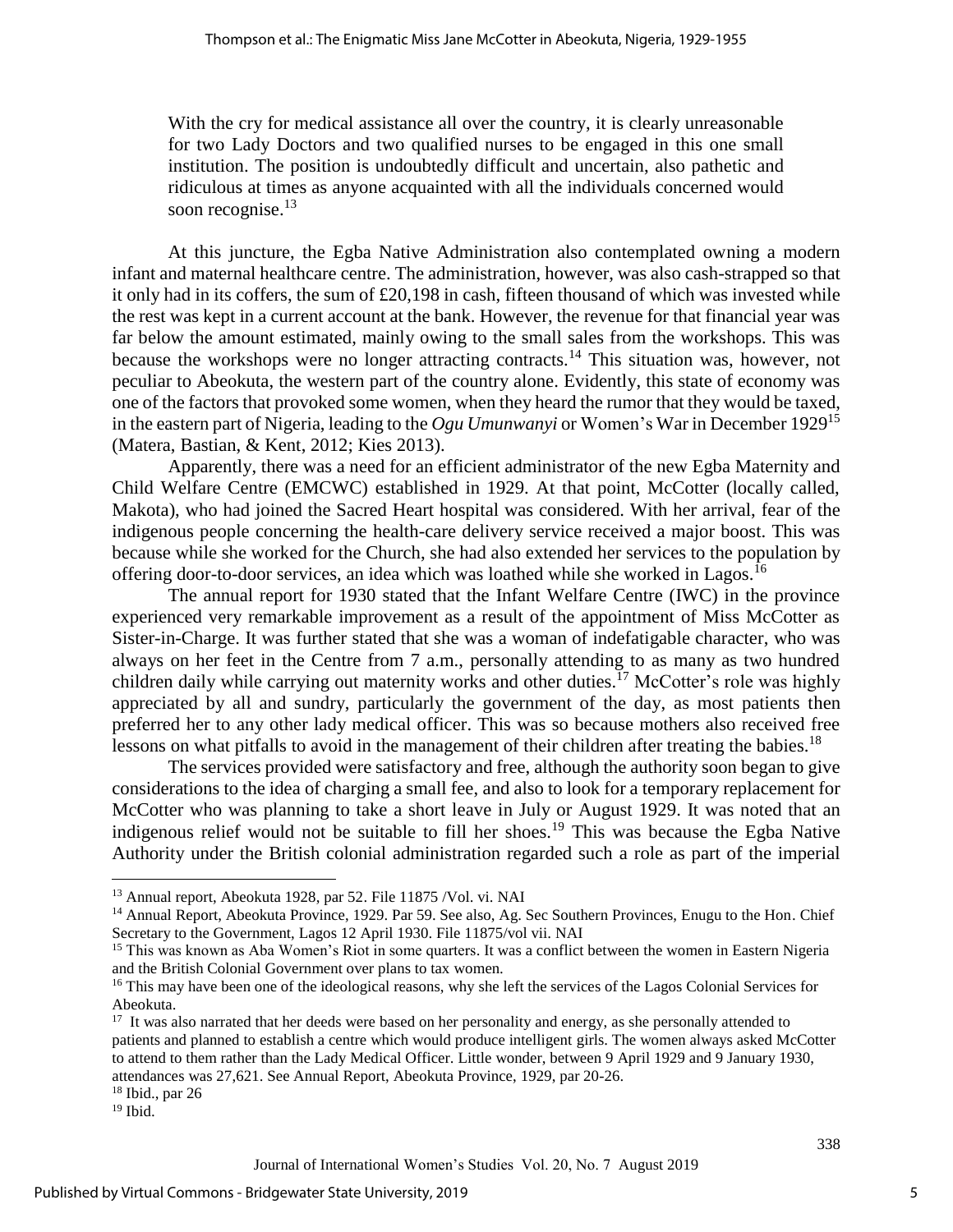public health initiative. Hence, a European was believed to be more positioned to develop the Centre in Western lines.

In 1930, the Midwives Ordinance was promulgated to regulate Midwifery Education and Practice in Nigeria.<sup>20</sup> The reason for this may not be unconnected with the world economic depression or crisis in the 1930s (Olukoju, 2000), which may have increased the number of quacks and other medical sharp practices. This is because, there exists some relationship between economy and health, positively or negatively (Currie, Duque, & Garfinkel, 2013).

Be that as it may, McCotter had some challenges. One of the challenges was that some people felt that her position, as the head of the IWC, could be better handled by a medical doctor. Thus, in December 1931, a petition was received by the Alake, Oba Ladapo Ademola II, on the state of maternal healthcare at the Infant Centre, asserting that the leadership should be occupied by a medical practitioner, rather than a nursing sister. This view was rebuffed by the council as an act of jealousy, while a vote of confidence was passed on McCotter.<sup>21</sup> In addition, when she requested that some market women leave their babies with her due to unfavourable weather rainfall or sunlight—the women protested in fear of losing sight of their babies.<sup>22</sup> Had this been allowed, and subsequently institutionalized, baby day-care or crèche would potentially have been a success in Abeokuta.

Unperturbed by such allegations or petitions, the (EMCWC) under the able management of Miss McCotter, continued its invaluable work with an average daily attendance of 350 and new attendances of 2, 959 patients for the year 1932. The fees charged amounted to £150.14.2d for that year. In early 1933, the (EMCWC), again received special mention. McCotter was commended because the benefits that were accruing to the populace from the Centre were immense. For instance, the Centre not only provided educational information to mothers, it also offered them basic health care services at very minimal cost. Patients' daily attendance for the year numbered 126,525 with a daily average of 410, almost a quarter of which were ante-natal cases. One woman had this to say: 'my mother told us of the woman who managed the hospital, that, at times, she will feed malnourished and nursing mothers from her purse, especially those, who she felt were not properly taken care of.<sup>23</sup>

It was also reported that about, 111 mothers were delivered of their babies in their homes by the Centre's midwives. In fact, the greatest achievement of Lady McCotter and her team was the revelation concerning an obnoxious native drug, agbo, which was hitherto regarded by the Yoruba mothers as the needed magical drug, indeed, a sine-qua-non for the treatment of ailing infants. The *agbo* was an excessively toxic herbal purgative from roots and leaves<sup>24</sup> that possessed the capacity to render the infant highly depreciated. <sup>25</sup> However, the *agbo* was an established traditional herb consumed by the indigenous people to treat all sorts of ailments and health challenges before the arrival of western medicine. This *agbo* was also discovered to be popular among Asante mothers in the Gold coast (Allman, 1994). To handle this issue, McCotter set up a

 $\overline{a}$ 

<sup>&</sup>lt;sup>20</sup> The Midwives Ordinance 1930 regulated the practice which was seen as becoming popular and dangerous in the hands of quacks.

<sup>&</sup>lt;sup>21</sup> The petitioner was one Dr A Adefolu. See Minutes of 31 December 1931, 1-7, File No ECR 1/1/54 Vol 3 Nos 269-410. National Archives Abeokuta [NAA hereafter]

<sup>22</sup> Interview, mama Bola c76years, at Ijemo. 29 July 2017.

<sup>23</sup> Interview Mrs Adebayo Funmi, 57 years, at Ijemo, 30 July 2017

<sup>&</sup>lt;sup>24</sup> Annual Report: Abeokuta Province, 1933.par 21. CSO/2 or file 11875/x. NAI.

<sup>25</sup> *Ibid*.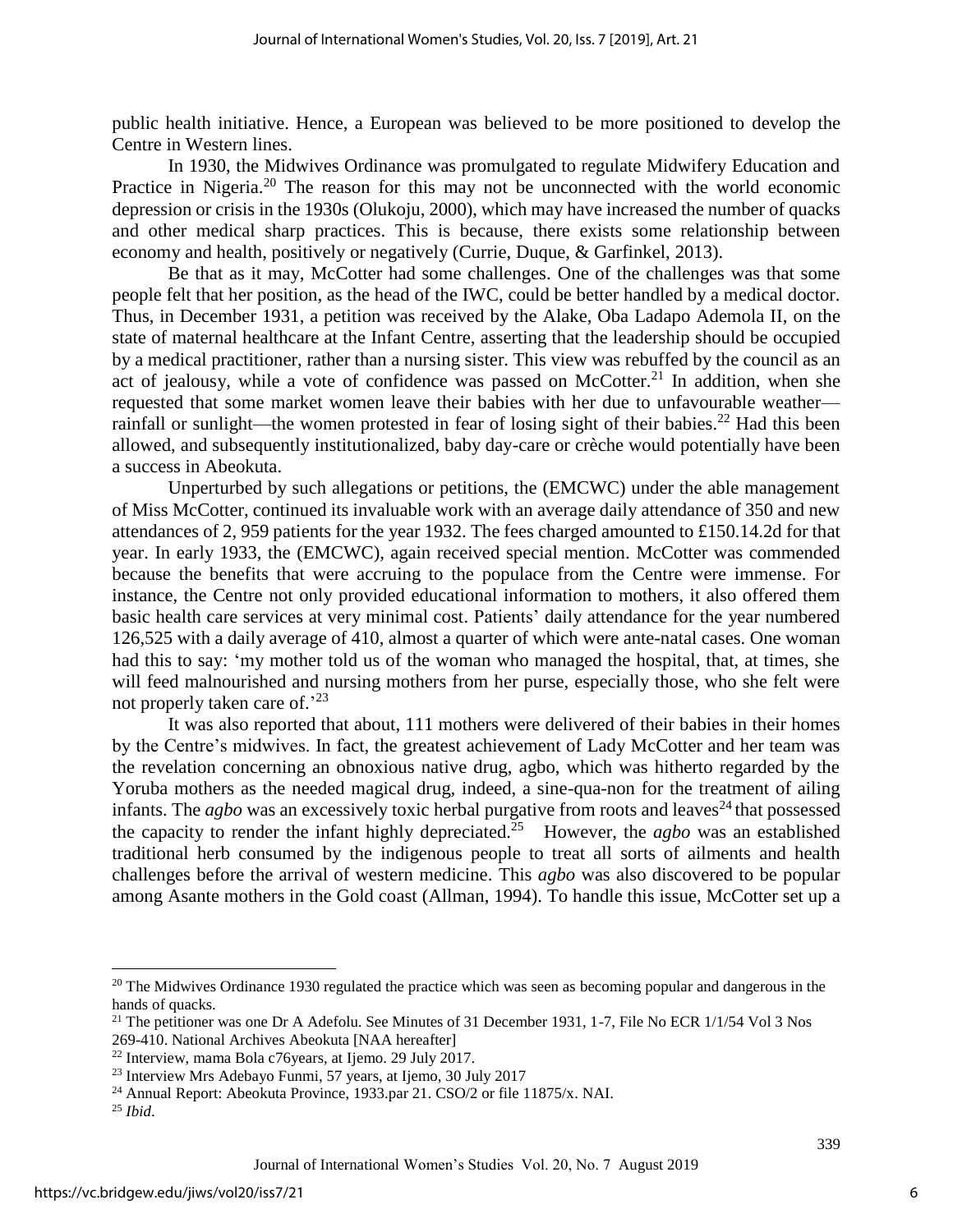training domiciliary midwifery, in order to educate people, who would then retrain mothers in midwifery.<sup>26</sup>

Unfortunately, Father Coquard died in June 1933 after which Rt. Rev Bishop O' Rouke took charge of the management of the Catholic Hospital, which was then financially constrained for it was indebted at a cost of £400 a year. The hospital sought help from the Egba Native Administration (ENA) through the Alake. The Alake approached the Resident for a grant of £200 from the Nigerian Government and hoped to get the annual grant-in-aid of £50 from the administration, which was augmented by a further £50, thus making £100. Realizing £300, the Authority, through an organized concert and subscription, made up the balance of a £100.<sup>27</sup> To appreciate her former employer, annual plays, scheduled for the Centenary Hall, were, therefore, organised by Miss McCotter to subsidize the amount, which the government provided.<sup>28</sup>

In 1934, the activities of the enigmatic McCotter and the progress made at the Abeokuta Infant Welfare Centre where she worked were resounding. Her contributions at the Centre had surpassed that of the previous years. This reflected in the total attendances during the year, which reached 158,418, an increase of 31,893.<sup>29</sup> There were also growing demands for services provided at the Centre's maternity while requests for help were received from women who desired to, but were not privileged to access the Centre's services.<sup>30</sup> However, Miss McCotter continued with her impactful work, as she presented the statistics in connection with the Infant Welfare Centres in the Province for 1941, thus: New Attendances, 3, 234; Total Attendances, 188, 204 and ante-natal attendances were 31, 713.<sup>31</sup>

Miss McCotter proceeded on leave in 1941 and was temporarily relieved by Mrs. Macleod.<sup>32</sup> Again, in 1944, she took a short but well-earned leave for three months in Lagos and Cameroons, with Mrs. Macleod taking her place as Sister-in-Charge, once again.<sup>33</sup> The EMCWC, which was under the management of Miss McCotter, was still thriving, even at the end of the Second World War in 1945, when the daily average attendances were over 1,000 at Ijemo and Idi-Aba as compared to 993 in the previous year. New Centres were also opened at Otta in the Egba Division and at Ado and Aivetoro in the Ilaro Division.<sup>34</sup>

# **Jane McCotter after World War II**

The aftermath of the World War II had a huge impact not only on the financial and health sectors, but also influenced the level of criminality and other social vices. Little wonder, some scholars opined that, this period brought recovery from widespread devastation (Manning, 2013:320). Consequently, the period also witnessed the introduction of an aggressive British policy to ameliorate and develop the health sector of its colonies (Utuk, 1975; Uyilawa 2006).

 $\overline{\phantom{a}}$ 

<sup>26</sup> A Short History of Oba Ademola Maternity Centre, Ijemo, Abeokuta.

<sup>&</sup>lt;sup>27</sup> Minutes of Council meeting held on Thursday, 21 June 1934 Egba Council Records1/1/66 Vol. 2 nos 123-244 Minutes of Council Feb -Dec 1934" NAA.

<sup>28</sup> Ibid, 5-6.

<sup>29</sup> Annual Report, Abeokuta Province, 1934, par 30, file no 11875 xi, NAI.

<sup>&</sup>lt;sup>30</sup> The report saw this as a good sign of value of trained assistance. More so there was a good record of 27,018 attendances.

<sup>31</sup> Annual Report, Abeokuta Province, 1940, 27 February 1941.

<sup>32</sup> Annual Report, Abeokuta Province, 1941, par 30.

<sup>33</sup> Annual Report, Abeokuta Province, 1944, par 39.

<sup>&</sup>lt;sup>34</sup> Annual Report, 1945, par 41. The report labelled her regime autocratic. This may have been because of her strict adherence to protocol.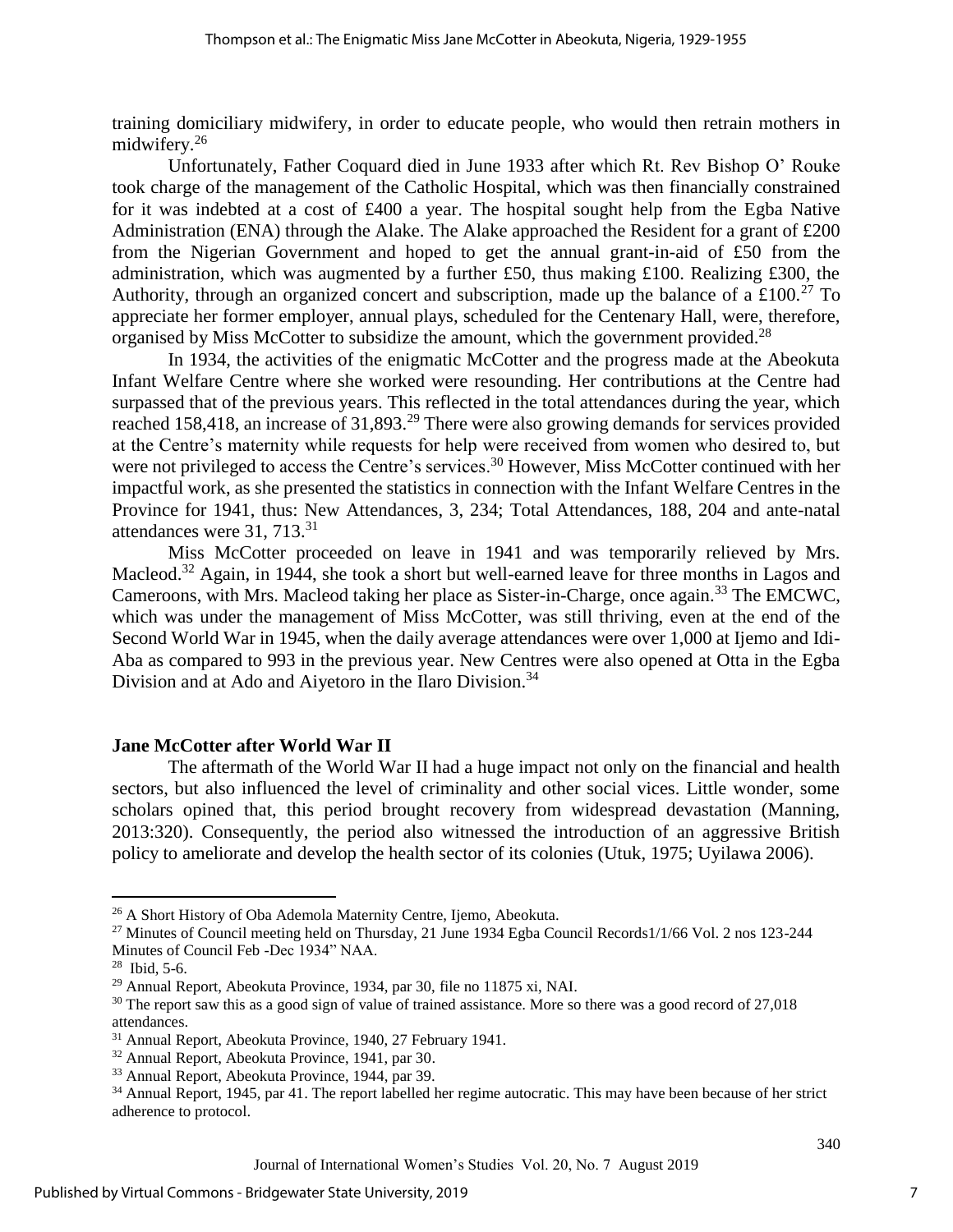In 1946, the now Native Administration Maternity and Child Welfare Centre remained under the devoted supervision of Miss McCotter. However, periodical inspection was done by the Medical Officer of Health which, had an effect, on the number of deliveries as well as healthcare awareness by mothers. A report revealed that there were 420 domiciliary deliveries during the year and mothers' attendances continued to improve as a total of 137,633, with a daily average attendance of over 1000 marks were recorded, despite the continued cases of shortage of drugs.<sup>35</sup>

Aside from drug shortages, there was also the continued case of illiteracy or semiilliterates in the health services. This was revealed by the Acting Secretary, who was concerned about how these sets of unqualified maternity attendants were employed by the Egba Native Authority.<sup>36</sup> This predicament led to the development of six-month trainings led by Miss McCotter at the Infant Welfare Centre, for women in the villages that had no sitting dispensaries or welfare centres. This proposal was made public at Ilugun where it was first launched.<sup>37</sup>

Pregnant women also suffered from accessing health facilities. For example, Bale did not mince words when he noted that, "Pregnant women suffer a great deal as well as ourselves and children for lack of medical attention before, and at the time of labour. Infant Mortality continues from year to year at a great speed. We are actually suffering for modern amenities."<sup>38</sup> Despite the willingness on the part of government to provide support, funding remained a cog in the wheel of progress. This was what prompted the Medical Officer to state that a policy that encouraged the building of more facilities without providing adequate funding should be revisited as it was not economical to continue to build more facilities when available structures were either ill-maintained or outrightly neglected.<sup>39</sup>

An infant welfare scheme was proposed for Atan due to its vast landscape and proximity to Otta that had good road network. The service of Miss J. McCotter was again required to look at the cost and maintenance implication per annum.<sup>40</sup> The provincial engineer was also required to give a rough estimate of what the likely cost would be.<sup>41</sup> This was because there were already issues of building collapse, as was the case of the Welfare Sub-centre in the Government Residential Areas, which was then relocated to Ibara.<sup>42</sup> Despite these problems that were commonplace in 1947, McCotter was as indomitable as ever and was undaunted by the challenges that came with her new responsibilities. Her work expanded beyond that of Ilaro Division, which then had seven dispensary and infant welfare centres, including two other centres, which were to be commissioned at Ajilate and Igbessa early in the subsequent year. However, she prevented the building of any other infant welfare centre until a clearer medical policy was put in place. Indeed, such preventive measure by McCotter was simply to guard against a possible proliferation of welfare centres without adequate management and maintenance in her area of operation.

 $\overline{\phantom{a}}$ 

<sup>35</sup> Annual Report, Abeokuta Province, 1946, par 29-30

<sup>36</sup> Acting Sec, Western Provinces to the Resident Abeokuta Province, Abeokuta. 19 May 1947. File NoABP1647. NAI

<sup>&</sup>lt;sup>37</sup> Miss McCotter volunteered to do this. After training the woman would charge based on a tariff arrived by the Government. See Resident to The Sec, Wester Provinces, Ibadan. File No ABP 1647. NAI

<sup>&</sup>lt;sup>38</sup> Bale and Council Ajegunle to the Alake of Abeokuta Ake Palace 2 Nov 1947. NAI ABP 1647, par 6

<sup>39</sup> NAI, Medical Officer to The Resident Abeokuta Province Abeokuta. 15 November 1947. File ABP1647. NAI.

<sup>&</sup>lt;sup>40</sup> R. G Biddulph, Provincial Office Abeokuta to Miss McCotter. 18 Nov. 1947. No ABP. 1647. NAI

<sup>41</sup> IWC and Dispensary. See District Officer Egba Division to the Provincial Engineer. 19 Nov. 1947. File No. AB.P 1647, NAI. The Engineer later gave an estimate of £650 without the budget of Wasimi, see provincial Engineer to District Officer, Egba division, 24 November 1947. Ibid.

<sup>&</sup>lt;sup>42</sup> Miss J McCotter volunteered again to supervise to avoid such. See E N. Mylius, Resident Abeokuta Province to the District Officer Egba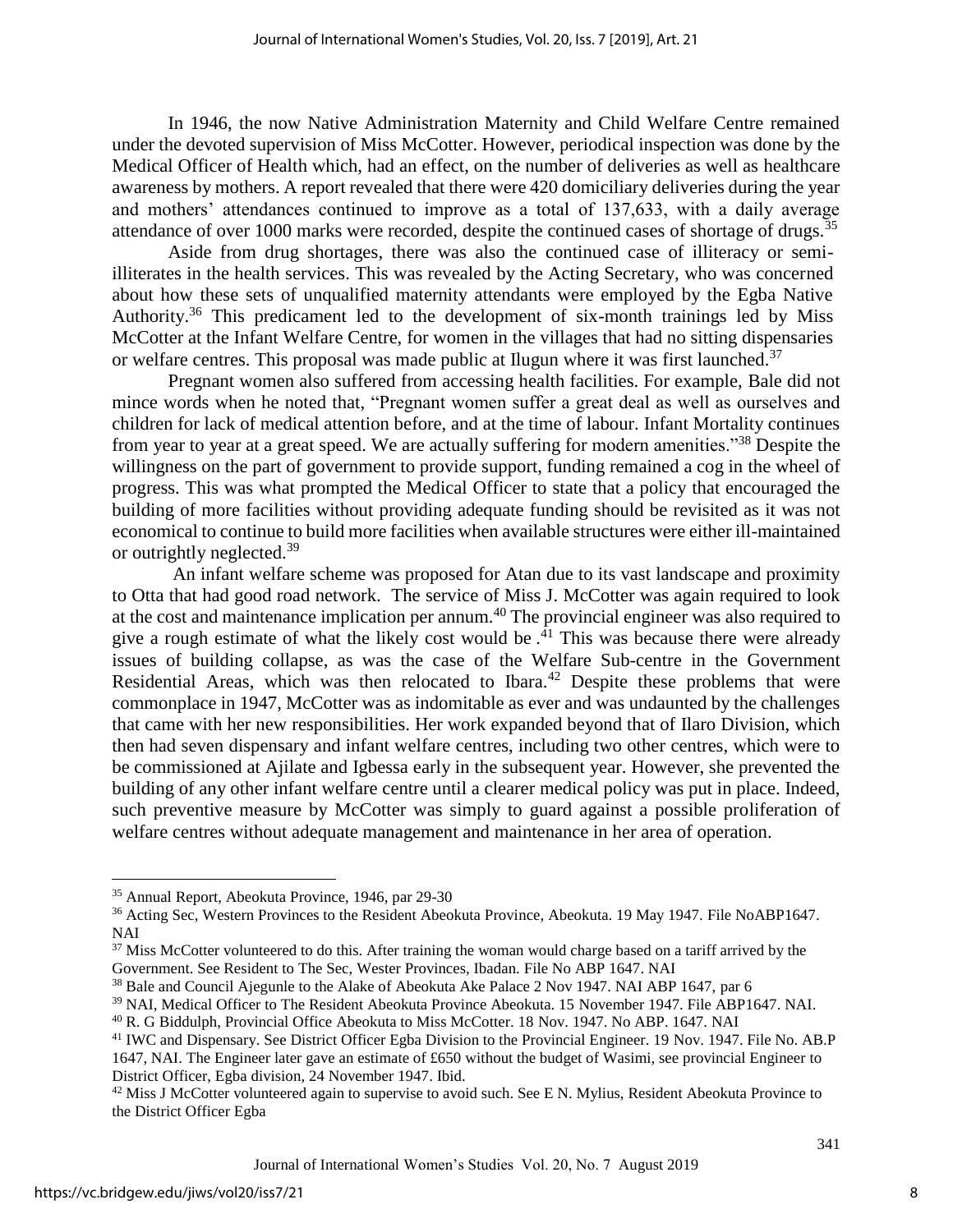Meanwhile, reports of her good works continued to be heralded by all. For instance, the hospital and clinic attendances at the Egba Divisions soared over a thousand marks and fees of £705 a year. Significantly, domiciliary cases were precisely 511 while one of the most important part of her work remained that of assisting in the training of a number of midwives, twelve of whom passed the examination of the Midwives Board, Lagos CMB  $II$ ;<sup>43</sup> a qualifying examination that was then considered a difficult feat to surmount.

When she proceeded on a short leave after six years of selfless service, a colonial intelligence report noted how a coterie of happy and contented orphans missed the services of Miss McCotter—indicating that maternal and child health-care services were improving in the province.<sup>44</sup> A training centre for Grade II Midwives, Child Welfare Centre and a Domiciliary Midwifery had been established to help produce more midwives that could fill the yearning gap of public and maternal healthcare deficiency in Abeokuta. In fact, in its routine inspection of such institution, the regional matron who visited the centre commended and lauded the structure and environment as tidy, clean and excellently run under McCotter, noting that 20 candidates were being prepared for the subsequent Grade II Midwives examination.<sup>45</sup>

Relatedly, her efforts went a long way in helping to develop and safeguard the health of countless mothers and children. There were, however, difficulties in the building of the proposed two centres owing to shortage of funds. It is significant to note that the contributions of Miss McCotter to the child and maternal health care services in Egbaland, particularly towards the late stage of colonial rule, were so outstanding. The Annual Report of 1948 gave further credence to the debt of gratitude owed Miss McCotter by noting that generations of Egbas and Egbados owe her a debt of incalculable gratitude as the total ante-natal attendances rose unprecedentedly to over 1<sup>1/3</sup> million; 707 of which were domiciliaries for midwifery. More so, it was revealed that, 15 candidates passed the Midwives Board Examination for the Lagos CMB II while 15 certificates for infant Welfare were awarded.<sup>46</sup> And since, McCotter had set a pace, Dr. Feyer, who replaced her during her short leave period, continued to offer devoted service to the people who visited the hospital.<sup>47</sup> McCotter was again commended in 1949 for the tremendous work she was doing in Abeokuta, because infant welfare services continued to grow in leaps and bounds under her indefatigable guidance.<sup>48</sup> The reason for such praises, was that after spending 20 years in the service of the Egba Native Authority, the government realised that McCotter's position might not be easily filled by anyone, should she leave the Egba services.<sup>49</sup>

In 1950, there were insinuations that Miss Jane McCotter was leaving the service and would be replaced by Miss Close. It was suggested that residential quarters be provided for Close's use once Mr. Church, a British colonial officer, vacated his space. However, Miss McCotter had to be temporarily harbored till Church's accommodation was vacated.<sup>50</sup> Emphasis was also placed

 $\overline{a}$ 

<sup>&</sup>lt;sup>43</sup> Annual Report, Abeokuta Province, 1947, par 27-28, 11.

<sup>44</sup> Annual report, Abeokuta Province 1947, par 16, 38.

<sup>45</sup> (Sgd) MP Steele, Regional Matron. Copy form page 192 of File AB.P 247 Vol II In NAI, ABP 1647

<sup>46</sup> Annual Report, Abeokuta, 1948, par 50, 19.

<sup>47</sup> Ibid.

<sup>48</sup> Deputy Director of Medical Service, Western Provinces to Miss Jane McCotter, c/o The Resident Abeokuta. 22 March 1949. NAI ABP 1647

<sup>49</sup> She had spent 20 year with the Egba Native Administration. See 1949 Annual Report, par 16, 59.

<sup>&</sup>lt;sup>50</sup> I.F.W Schofield, Resident Abeokuta Province to the Senior D.O Egba Division, 8 May 1950 AB.P 234/141. In File 1647 NAI.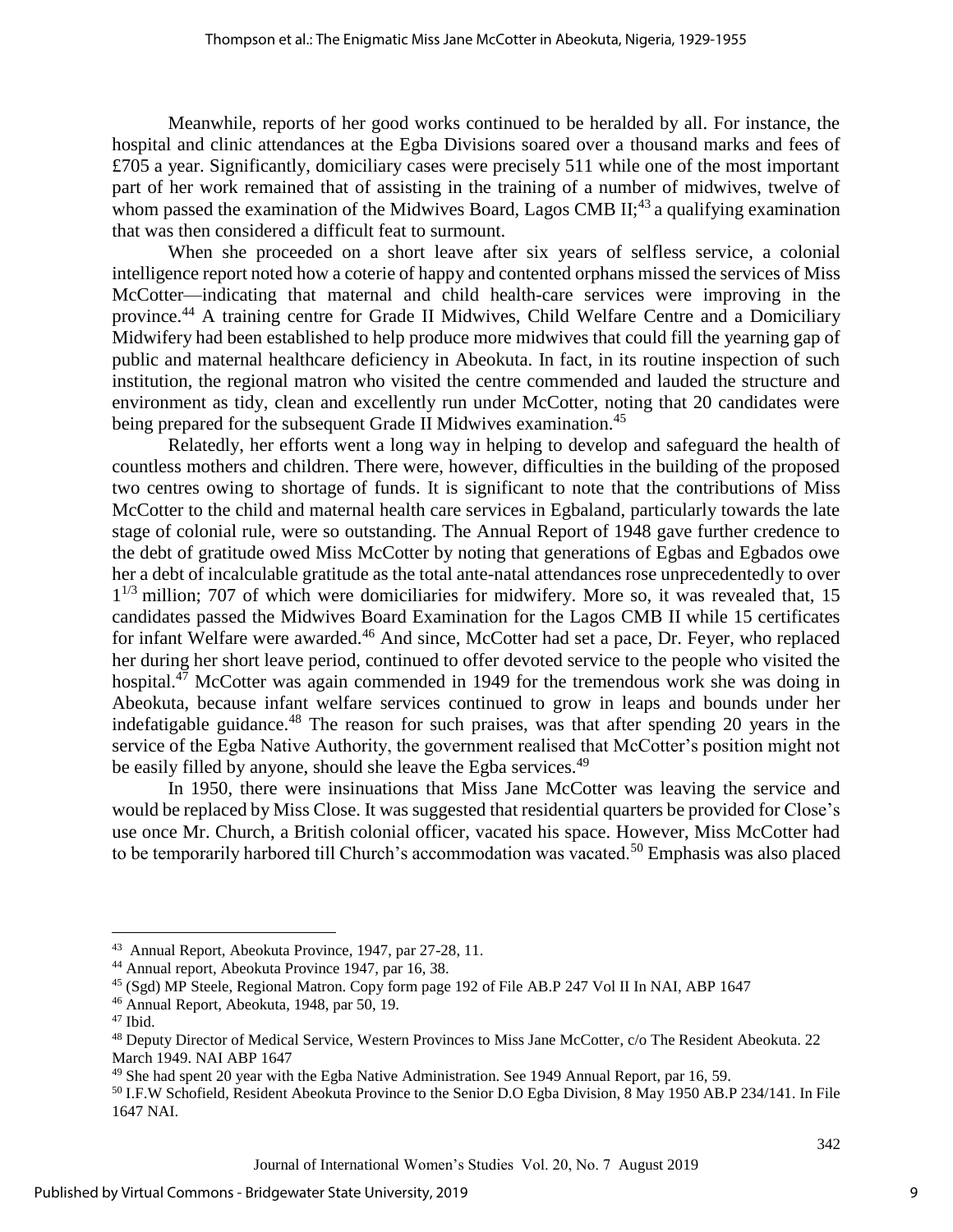on the needs of the rural dwellers, although not much was done<sup>51</sup> to meet their needs. McCotter eventually took a few months leave after having trained midwives from many parts of Nigeria and spread her well known views on domiciliary midwifery.<sup>52</sup> She was in 1951 instrumental to the provision of two new additional clinics which were commissioned at Owode and Imala, with the hope of many more across the province. Considering the enormity of the services that she helped to provide, the high patronage her centre attracted, and seeing the high level of commitment she was putting into her job, in spite of the crowded patronage, the Egba Native Authority requested the Chief Commissioner to have her salary raised, a request that was unquestionably approved.<sup>53</sup> She was unrelenting in her determination to take child and maternal healthcare to great heights in Egba land. Although the task was daunting, her courage did not wane. For this reason, among others, she received the Order of St. John of Jerusalem, and, Patricia Edwina Victoria Knatchbull, 2nd Countess, Mountbatten of Burma, paid her a visit in February 1951, having heard about her feats (Adeola, 1980:17).

However, there were few challenges that threatened the existence of these centres. Most of which bothered on water, markets, sanitation welfare and health, and in May, 1951, when some infant welfare centres were to be built at Itori and Ishaga area of the Egba Division with mud and cement, McCotter vehemently opposed this proposal, pointing out that such buildings could not stand the test of time.<sup>54</sup> However, the District Officer denied that there was any attempt to use mud to build the clinics, arguing that Miss McCotter may have been misinformed as guttering and water drums were installed at all clinics and dispensaries.

Additionally, there were also no iron water tanks provided.<sup>55</sup> Meanwhile, McCotter wanted standard centres instead of just a proliferation of centres without meeting specified requirements. When the estimates for the construction of two clinics at Itori and Ishaga were provided, McCotter was anxious to proceed with the Itori project. She was, however, unable to supervise the one at Ishaga where she requested that funds should be channeled into the building of a new clinic at Iberekodo to replace the existing clinic, which occupied the ground floor of a private house.<sup>56</sup>

Provision of health services continued to improve at the infant welfare centres, as she kept up her good work by continuing to put in her best in the provision of health services to thousands of women and children. Despite her failing health, the total attendances at all her centres rose to 938,353 patients while revenue rose to a staggering sum of  $\text{\pounds}2,643$ .<sup>57</sup> She obtained many contributions to augment the official funds available especially through the United Africa Company (UAC) Ltd., which, for many years continued to give annual subscription in support of feeding orphans and other (infants).<sup>58</sup> By April 1952, Miss McCotter was already contemplating retirement in December.

For the government, the need to seek for a replacement to be groomed under her watch and guidance became prominent. Although the District Officer would have accepted provision for a

l

<sup>51</sup> Deputy Director Medical Service, Western Province to The Resident Abeokuta Province needing the service of Miss Close at Rural Health Centre Auchi. 7 Oct 1950. NAI., File 1647

<sup>52</sup> Annual Report, Abeokuta Province, 1950, par 16, 62. NAI File No. 11875/Vol. XVI.

<sup>53</sup> Annual report Abeokuta Province, 1951, par 46, 23.

<sup>&</sup>lt;sup>54</sup> Though this was not expatiated, but it may mean cement and rocks. She also demanded that tanks of water be put in at the Ilugun Infant Welfare Centre and done as soon as possible. See Resident to District Officer Egba Division. Abeokuta, 7 May 1951. ABP 1647 NAI

<sup>55</sup> District Officer to Resident Abeokuta Province, 17 May 1951, File ABP 1647. NAI

<sup>56</sup> District Officer to Resident, Abeokuta 5 November 1951, File no ABP1647, NAI

<sup>57</sup> Annual Report, Abeokuta Province 1952, par 45, 17 NAI. File 11875/S.1

<sup>58</sup> As at this period, 35,198 meals were provided. See Annual Rep, 1952, par 45, 18.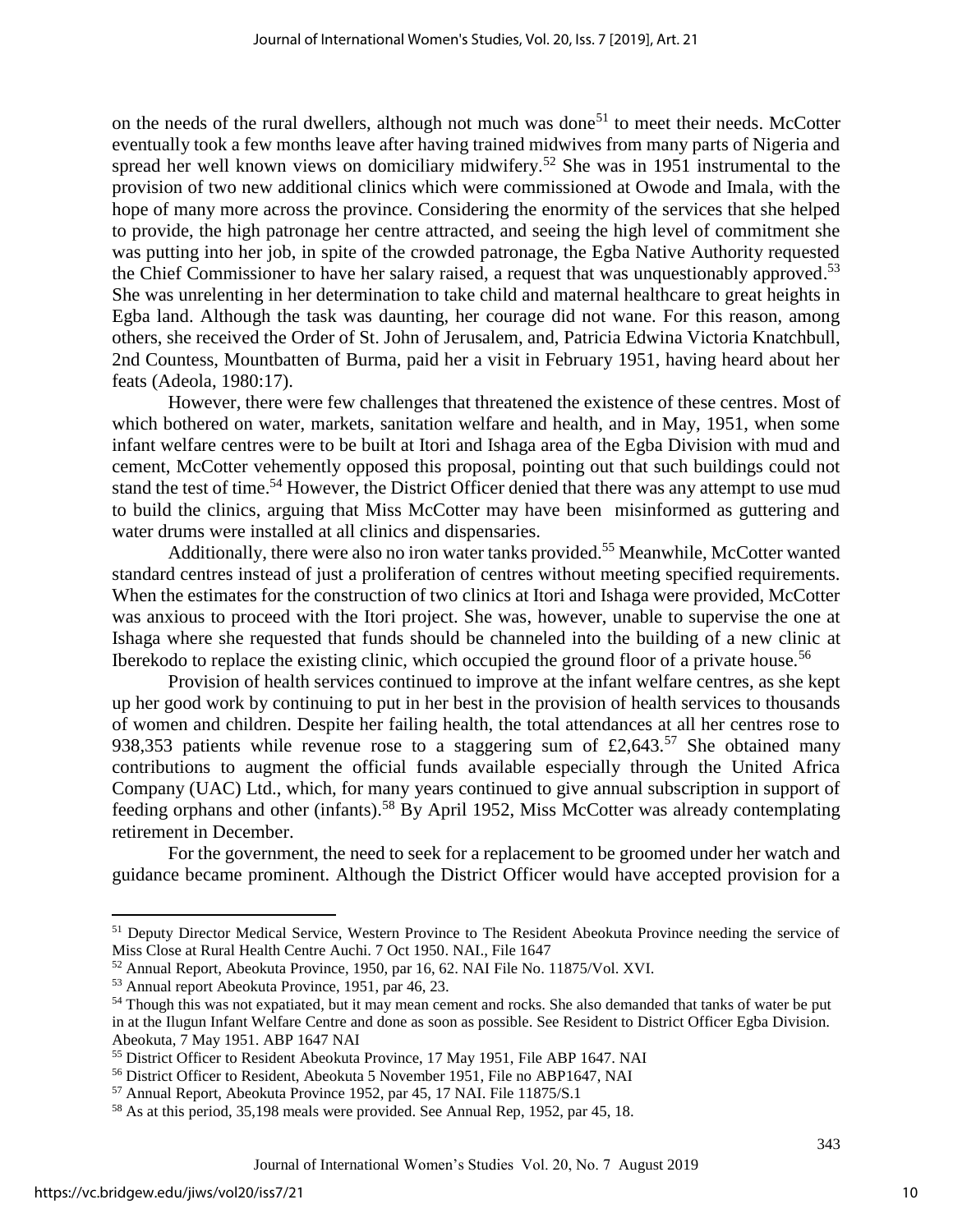nursing sister to work with her, the Native Authority could not meet such expenses. This was because it was already spending as much as £4,703 on services that were only yielding £1,950 as revenue. However, because McCotter's contributions to the community were so highly valued and appreciated, the Infant Welfare Centre, Ijemo was regarded as "a very fine monument to the many years of hard, but devoted work by Miss McCotter."<sup>59</sup> Thus, it was concluded that no matter who replaced her, she should be privileged to offer advice on the choice of suitable recruit into the employment of the centres.<sup>60</sup> For McCotter, she desired that a permanent assistant be appointed when a suitable person was found, but an assistant that was capable of taking over when she went on leave needed to be appointed at the earliest possible opportunity. Although the Egba Native Authority was prepared to continue paying the nursing sister at the Infant Centre's salary, it could, sadly, not afford the services of a senior nursing service assistant.<sup>61</sup>

 In early December 1952, the case of cash book check was raised in one of the centres, but McCotter felt it was not ideal and a waste of time to dwell on such a minor issue. However, the District Officer mandated her to maintain this procedure as it was done in all native authority departments.<sup>62</sup> It was not as if McCotter was not meticulous, but she felt this could cause delay in healthcare delivery, hence believed there was no need to delve too much on it.

However, the Acting Permanent Secretary maintained that the Egba Native Authority should be responsible for the payment of the salary of the recruit--or any person recruited whether, local or expatriate, as the ordinary catch-grant could only be paid by the regional government.<sup>63</sup> In addition, a new colonial development scheme was proposed by the United Kingdom, which would allow Nigeria to incur domestic and foreign debt for five years, asserting that such debt would not endanger its fiscal stability. The Egba Native Authority tapped into these monies while Egba searching for a suitable replacement for Miss McCotter. The acting civil secretary approached Sister Consolata of Sacred Heart Hospital (through the Medical Officer, Dr. Stobbs) for support. Miss McCotter needed to be informed about this arrangement and her consent had to be sought, which she graciously granted.<sup>64</sup>

Not done with her project evaluation and supervisory role, Miss McCotter petitioned the Resident on some public and maternal health issues such as the Welfare Center at Itori, Ifo main road to the Welfare Centre and Dispensary, Wasimi Welfare Centre and the Imala Midwives Quarters.<sup>65</sup> She raised issues with the District Officer concerning the inability to open up the Itori Centre as a result of the bushy area, shocking state of the road to the Ifo Welfare centre and Dispensary; the Revenue books at Wasimi Welfare Centre, which had not been handed down for about two months, and the dilapidated midwives quarter roof at Imala.<sup>66</sup>

For these supervisory, administrative and watch-dog roles, among others, McCotter continued to receive resounding accolades and appreciation from the government over her work at the Egba Divisions as her presence had brought about high patronage and popularization of the centres.<sup>67</sup> To disseminate the knowledge of midwifery across the country, she accepted Native Administration sponsorship of private students from all over Nigeria for training at the Ijemo

 $\overline{\phantom{a}}$ 

<sup>59</sup> District Officer to the Resident 18 April 1952.File No ABP1647. NAI.

 $^{60}$  Ibid.

<sup>61</sup> District Officer to Resident 20 June 1952. ABP 1647, NAI.

<sup>62</sup> District Officer to Resident 11 Dec 1952. E.D 157/68. File ABP 1647 NAI.

<sup>63</sup> See Ag Permanent Secretary to The Resident Abeokuta Province 8 Dec. 1953. 9713/95

<sup>64</sup> Ag civil sec to the resident Abeokuta province, 21 Feb. 1953. Par 3 and 4. F.9713/86. File 1647 NAI

<sup>65</sup> Personal letter from McCotter to the Resident, No Date. File No ABP 1647. NAI

<sup>66</sup> Resident to D.O Egba Undated letter. File ABP 1647 NAI

<sup>67</sup> Annual Report, Abeokuta Province 1953, par 42-42, 13. NAI File 11875/S.2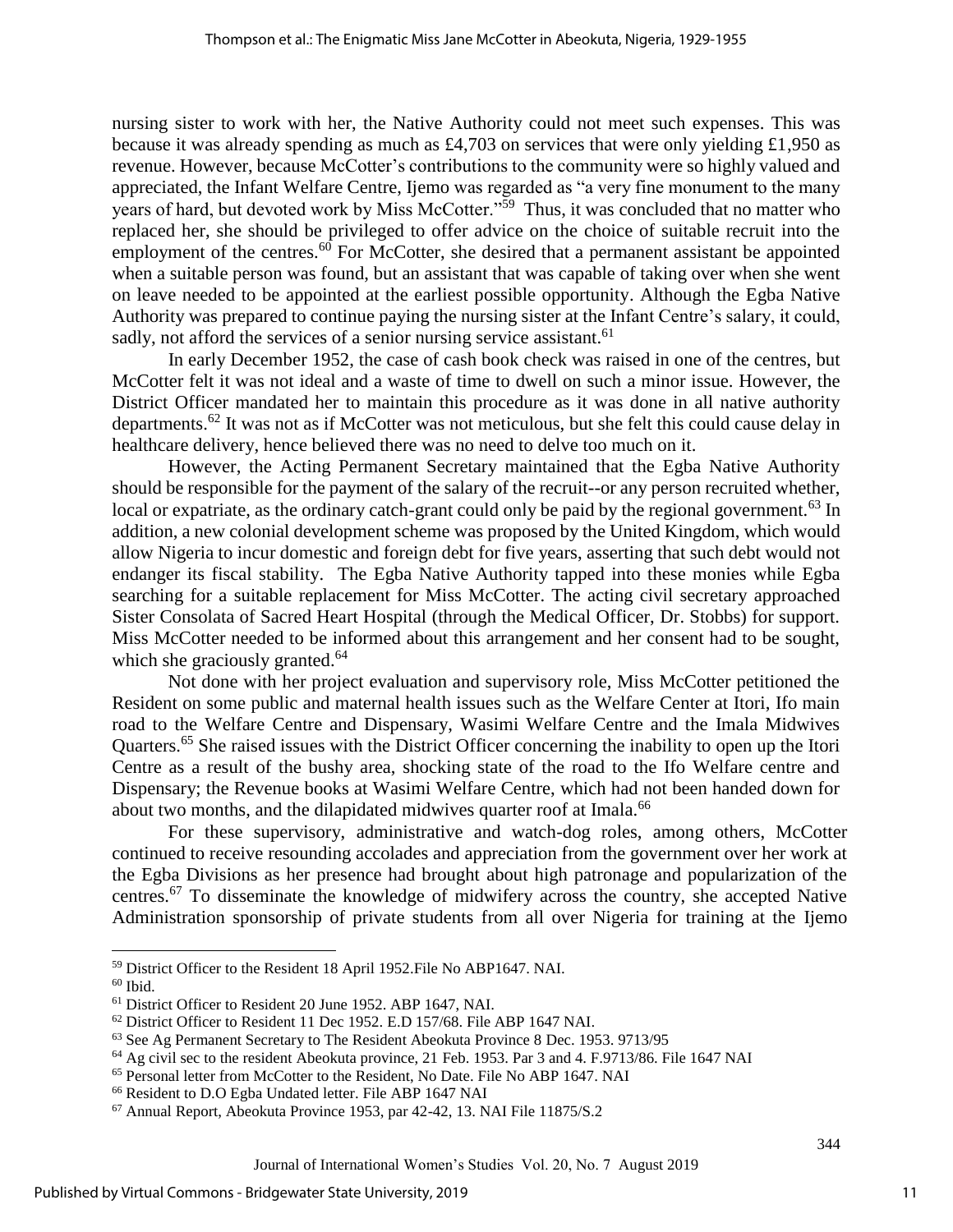Centre, after which the new Midwives naturally returned to their own areas to work. In fact, the quality of the training met international standards given the period under review. To buttress this, the Acting Senior Medical Officer, Ibadan, affirmed that, "…of all the Ninety-six at present there, some of them are bound to look for employment abroad."<sup>68</sup> Little wonder, Adams (2006) stated that such British educational legacy, despite its complexities, provided the women opportunities to travel abroad. Having spent most of her life in the services of the Abeokuta people, offering nursing, midwifery, and building supervisory services, she was invested with the Most Excellent Order of the British Empire by Queen Elizabeth II in appreciation of her services to public services in Western Nigeria, 1955 (The London Gazette, 1955:24-25).<sup>69</sup> Unfortunately, in the second half of the year, precisely on 22 November, 1955, in Ibadan, her death was announced, having spent majority of her life in active service.

Her demise, sadly, brought, in its wake some challenges; the infant welfare centres were confronted by some challenges mainly in the area of staffing. The Local Government Inspector succinctly put the nature of the challenge in the following words, "I am now informed that the Catholic Mission cannot continue to supply a Sister to supervise the Infant Welfare Service in Egba Division, as all its Sisters are required for its own work<sup>"70</sup> He further advised that the District Councils should either appoint a representatives to hold meeting with the Council or empower their representatives to bring the matter before the Divisional Council for similar discussion with the medical officer.<sup>71</sup> However, the Mission resolved to continue to provide assistance until a permanent solution was found.<sup>72</sup> Significantly, this emergency arrangement was as a result of the illness and eventual death of Miss McCotter.<sup>73</sup> It was this lacuna that forced the Director of Medical Services to recognize the need for the Divisions to take drastic measures concerning the midwives' training establishment at Abeokuta, which was scheduled to be closed down. Had this happened, a Nursing Sister would still have been required to supervise the maternity and infant welfare centres in the Divisions.<sup>74</sup>

#### **Conclusion**

The contributions of Miss Jane McCotter to the child and maternal health-care services for people in Egba land, indicates the extent to which some colonial women were prepared to commit their lives to the services of British or European colonies in Africa. Women such as Miss Jane McCotter are hardly mentioned today by scholars and the memories of their immeasurable contributions remain locked in the dim recesses of the repositories of archival institutions. It is important to note that although Miss McCotter was likely 85 years at the time of her death in 1955, this work cannot, and does not even attempt to fully explore the inexhaustible data on her humanitarian contributions in Egba land in particular and Nigeria as a whole.

Unarguably, McCotter's zeal to plant child and maternal healthcare on strong footing in Western Nigeria was unparalleled. It was, indeed, this zeal that caused her and others like her, to

 $\overline{\phantom{a}}$ 

<sup>68</sup> Ag Senior Medical Officer, Divisional Medical Headquarter, Ibadan to The Divisional Adviser, Egba Division Abeokuta. 22 June 1956. NAI ABE Prof 2 ABP 1647 vol II 2nd Acc.

<sup>69</sup> She was invested along the then Minister of Transport, Alhaji Tafawa Balewa.

 $70$  LG Inspector, Abeokuta Province to all sec of District Councils, 18 February 1956, par 1, ABP 1647, NAI

 $71$  Ibid, par 3

 $72$  Ibid, par 5

<sup>73</sup> Sen Provincial Adviser to the Rev Mother Convent, 18 Feb 1956. ABP 1647, NAI

<sup>74</sup> Dir Med Services, Ministry of Public health, Western Region to the Med. Officer Abeokuta 1 March 1956. File ABP1647. NAI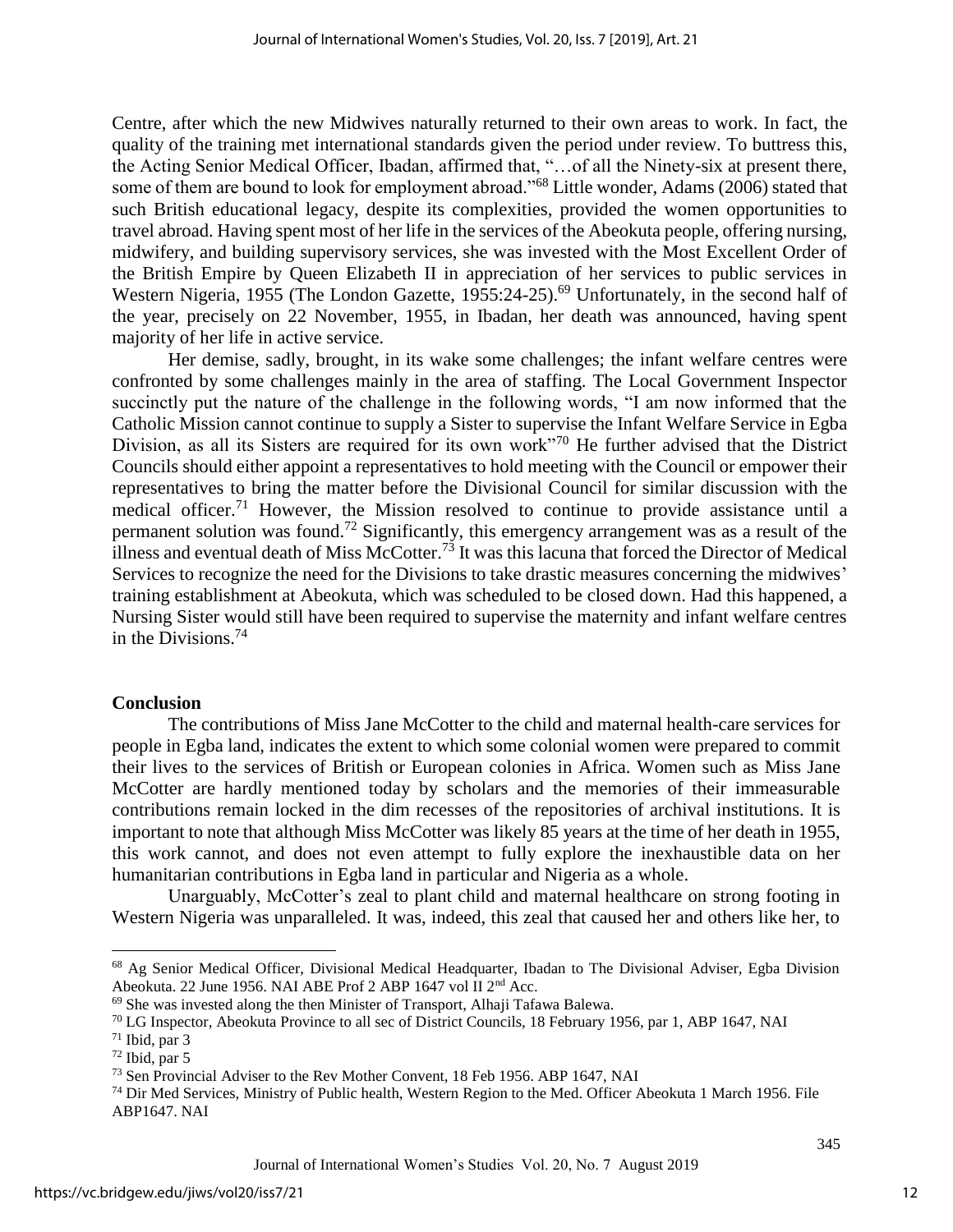sacrifice themselves by staying in the colony even after they should have retired. We hope that this article will be the beginning of the exploration of the inestimable contributions of 'Lady Jane' to nursing, midwifery, maternal and infant welfare in, not just Egba land, but Nigeria as a whole. In fact, her demise left in the Egba healthcare services, a huge lacuna that was almost impossible to fill for a long time. For example, the Nursing school was closed down for some time, because the regional government could not get a capable hand that would manage the school, which was McCotter's idea.

This article noted that, while Miss McCotter contributed much in old Calabar in her youthful age; to Lagos colony, in her mid-career, most of the later part of her life, when she ought to have retired, was still dedicated to the course of humanity in Abeokuta. It can be concluded, and rightly too, that this enigma, who got 'sweeter' as she aged her major contributions to Abeokuta's health history and human services, were in the twilight of her life. This is a period which many others would have preferred to spend in the comfort of their home country, with friends and relations.

An endowment fund, known as 'Jane McCotter Memorial Fund' was created through public subscription to honour her life work. As a memento, her bronze bust is seated at the entrance of the Clinic and an award to the best student in midwifery in the State's school of nursing was made in her name. However, the name of the Centre was changed to Oba Ademola II Maternity Hospital to honour the Alake, who died on 26 December 1962, for his contribution to the establishment of the clinic.

Unfortunately, an interview conducted at the hospital by one of the authors between June and August 2017, indicates that the majority of the people, including patients, workers, the gatemen, cleaners, among others, who pass-by her bust on daily basis, do not know her by her name. They only know the 'bust' as the doyen of the Centre. Rather, it is the name of the hospital, Oba Ademola II, which resonates on tongues of the populace. This fact reaffirms the claims of feminist scholars' position, while women have made important historical contributions, these are often neglected—or their contributions historically revised (Allman 2009; Lidddle and Joshi 1985). There is an ongoing need for historians and other scholars to refocus their lenses on the lives and times of those enigmatic women, who gave their all in the service of humanity.

The moral import from this brief critical exposition of the life and times of Miss Jane McCotter, is that commitment to duty and society as well as compassion to fellow humans ought to be the guiding principle of all professionals and citizens. Also, that service to humanity which may manifest in the form of care, justice, or fairness to all, takes precedence over creed or colour, that is, nationality or ethnicity. Another insight from the life of Miss McCotter is that greatness is not by size, position, power or wealth, but by excelling in one's duty or responsibility to the wellbeing of humanity.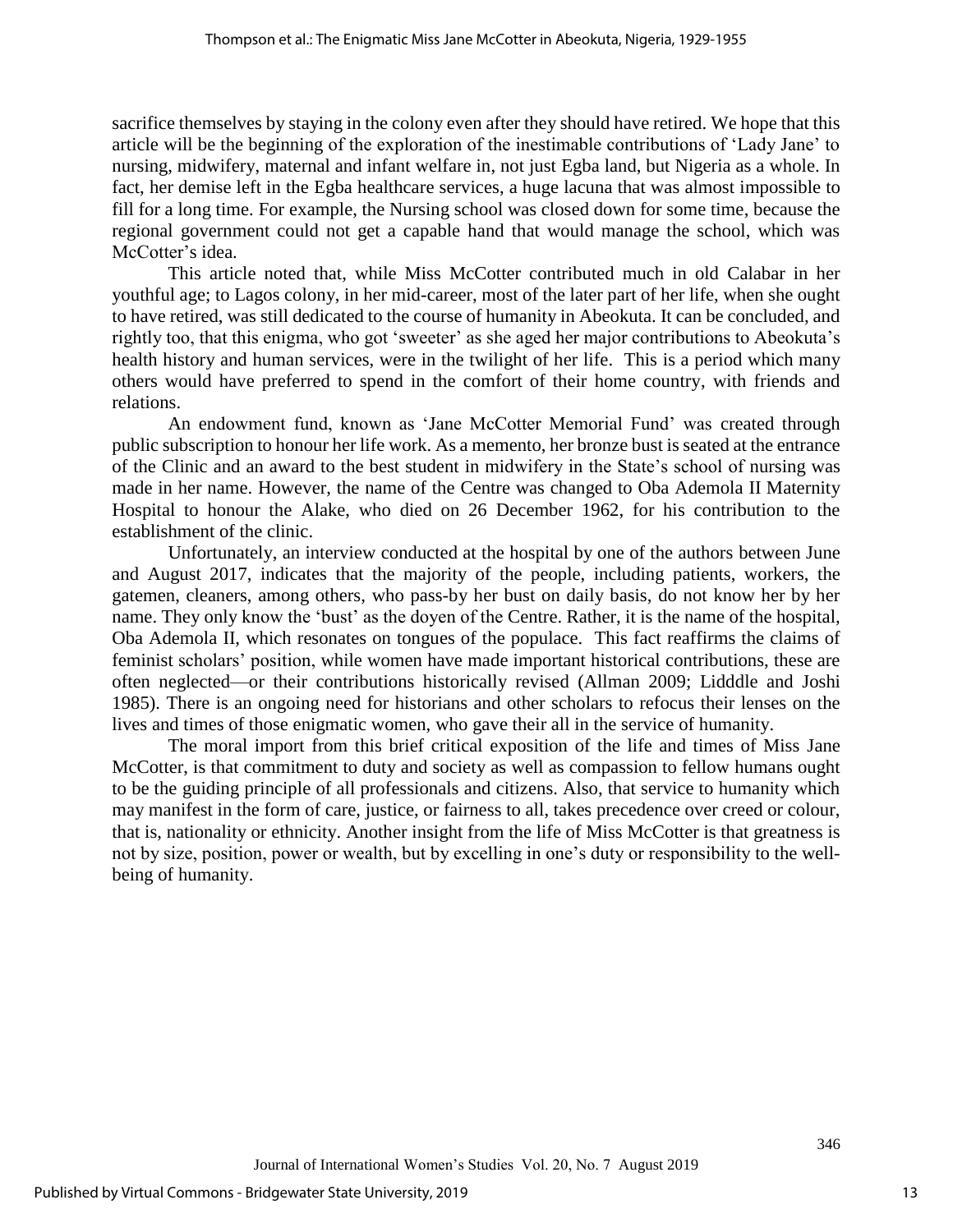# **References**

- Adamo, E. (2015) "Complicity and Renaissance: French Women's colonial nonfiction." Unpublished Master of Arts Thesis, Bowling Green State University.
- Adams, M. (2006) "Colonial Policies and Women's Participation in Public Life: The case of British south Cameroons," African Studies Quarterly, 8, 3:1-22.
- Adeola N, (1980) Abeokuta: Some Historical Reflections. Abeokuta: Ayo Sodimu Publishers.
- Allman Jean (1994) "Making Mothers: Missionaries, Medical Officers and Women's Work in Colonial Asante, 1924-1945," History Workshop No 38: 31.
- Allman Jean, Susan Geiger & Nakanyike Musisi Eds, (2002) Women in African Colonial History, (Bloomington, Indiana: Indiana University Press.
- Allman, J. (2009) "The Disappearing of Hannah Kudjoe: Nationalism, Feminism, and the Tyrannies of History" Journal of Women's History, vol. 21 no3: 13-35.
- Awe Bolanle (1992) "Saviours of their Societies" In Awe Bolanle (Ed), Nigerian Women in Historical Perspective. 2-11 Ibadan: Bookcraft.
- Ayandele, E.A. (1980), "External Relations with Europeans in the  $19<sup>th</sup>$  Century: Explorers, Missionaries and Traders" In, Obaro Ikime ed..Groundwork of Nigerian History. Ibadan: Heinemann Educational Books (Nig.)
- Blair, John (1938) Intelligence Report on Abeokuta, 2 February. National Archives Ibadan [NAI] File No 8/2.
- Burns A C. (1919) The Nigeria Handbook 1919, Lagos: Government Publishers.
- Burns A.C. (1922) The Nigeria Hand book, 1922-23, Lagos: Government Publishers.
- Bush Julia (1994) "The right sort of woman': female emigrators and emigration to the British Empire, 1890-1910," Women's History Review, 3:3, 385-409.
- Callaway, H (1987) European Women in Nigeria-Gender, Culture and Empire. European Women in Colonial Nigeria Basingstoke: Macmillan.
- Church Work or the news of the Christian Churches. (1868) A Magazine of Religious and Missionary Information, "The Kiosk", 1 February.
- Currie, J., Duque, V., & Garfinkel, I. (2013) "The Great Recession and Mother's Health" 1-50.
- Hogan E. M., (2012) Cross and Scalpel: Jean-Marie Coquard among the Egba of Yorubaland, Ibadan: HEBN Publishers.
- Johnson, C. (1982) "Grass Roots Organizing: Women in anticolonial activity in South western Nigeria" African Studies Review Vol. 25 2/3: 137-157.
- Kies, S.M. (2013) 'Matriarchy, the Colonial situation, and the women's war of 1929 in southeastern Nigeria' Unpublished Master of Arts Thesis, Eastern Michigan University, Michigan.
- Lidddle, J. & Joshi, R (1985) "Gender and Colonialism: women's organisation under the raj" Women's Studies Int. Forum, 8, 5: 521-529.
- *Liverpool Mercury* (1896).

*London Gazette Supplement*, (1926), 3 July, 4416.

- Manning, P (2013) "African and World Historiography." The Journal of African History, 54, 3; 319-330.
- Matera, M, Bastian, L.M., & Kent, K.S. (2012) The Women's War of 1929: Gender and Violence in Colonial Nigeria, New York: Palgrave Macmillan.
- Mazrui A. Ali (2000) The African Renaissance: A Triple Legacy of Skills, Values and Gender CBAAC Public Lecture Series Lagos: CBAAC.